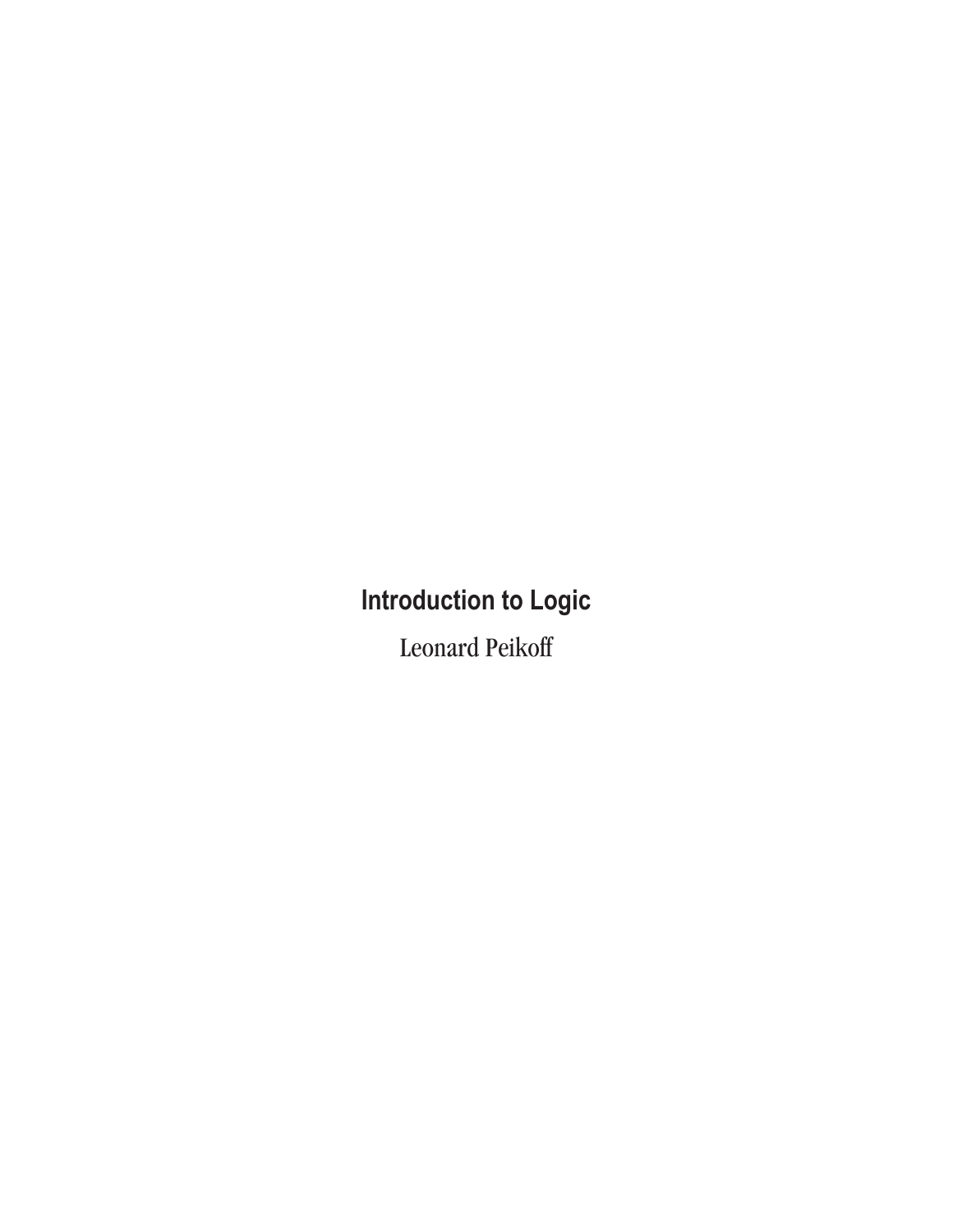#### **INFORMAL FALLACIES**

- 1. Until you are omniscient about yourself, you cannot know for sure whether or not some part of your motivation, presently unknown to you, is basically evil. For the present, you have no proof on this point either way. You must, therefore, admit that it is possible that you are, to some extent, basically evil.
- 2. John Stuart Mill, *Utilitarianism*: "... each person's happiness is a good to that person, and the general happiness, therefore, a good to the aggregate of all persons."
- 3. "Long hair is superior to short hair, as proved by the consensus of distinguished youth leaders." "How do you determine who is a distinguished youth leader?" "That's easy. They all have long hair."
- 4. Your arguments against Red China's system of government are completely worthless, because you haven't even been there.
- 5. The American people are fundamentally opposed to the tactics of violence and lawlessness. The Weathermen, therefore, being Americans, must be champions of law and order.
- 6. My friends, the only cure for the present energy crisis is the nationalization of all oil and coal companies. Once and for all, we must put an end to the diabolical conspiracy of the profit-mad, power-lusting vultures of Big Business. Don't let the tycoons wrap their slimy tentacles around our nation's economy, and squeeze it dry for their own aggrandizement. Don't let them sink their blood-drenched claws into the helpless, exposed flesh of the American people.
- 7. "Every person acts at every moment to achieve the maximum personal pleasure. That is the sole human motivation." "What about Mr. X? He just went into the desert for 10 years to mortify the flesh and lie on a bed of nails." "That's no argument against me. That's *his* way of achieving personal pleasure." "How do you know that that's his way of achieving pleasure?" "Well, it' s obvious. After all, every person acts at every moment to achieve the maximum personal pleasure. That is the sole human motivation."
- 8. Nobody is smarter than Einstein. You are smarter than nobody. Therefore, you are smarter than Einstein.
- 9. Croce, *Philosophy of the Practical*: "The Inquisition must have been justified and beneficial, if whole peoples invoked and defended it, if men of the loftiest souls founded and created it severally and impartially, and its very adversaries applied it on their own account, pyre answering to pyre."
- 10. Are you a progressive who is in favor of basically changing the American political system, or are you one of those conservatives who believe that nothing in our present political system should be changed in any way?
- 11. Marshall Tito of Yugoslavia: "There really isn't very much difference between the political systems of America and Yugoslavia; after all, America has two major political parties and Yugoslavia one, a difference of only one party."
- 12. But this piece of music simply *must* be beautiful. There is not one ugly phrase in it from start to finish.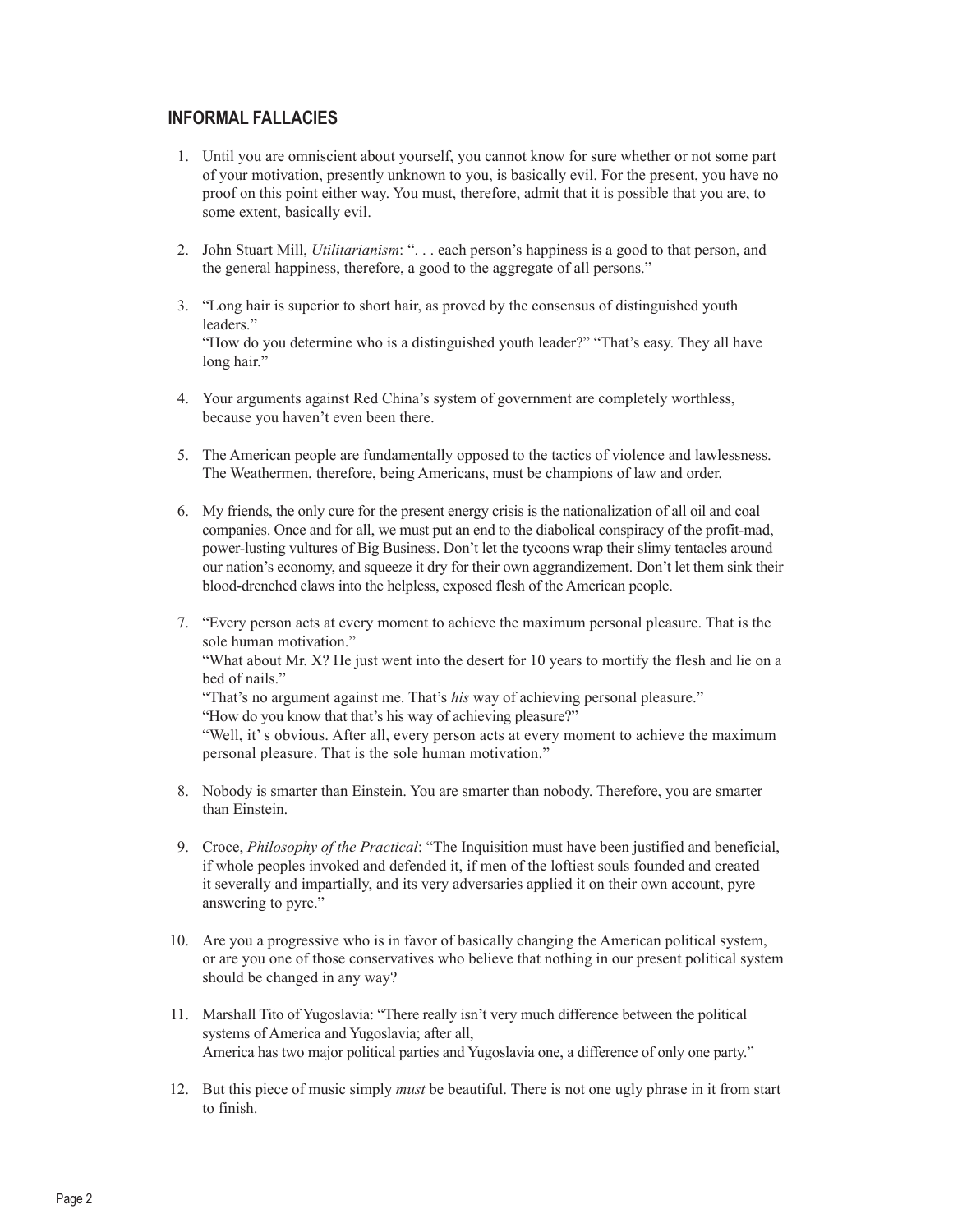- 13. Smith will give you a number of arguments as to why you should vote for the Democratic candidate. Don't fall for them. Remember that Smith has been hired by the Democrats and that he himself votes Republican.
- 14. Obviously, hard work is undesirable. A poll has just been taken which shows that the great majority of people definitely dislike hard work.
- 15. My lawyer, Mr. Green, says that I should settle out of court and not prosecute, because the law in this case favors my opponent. Since Green has a law degree from Harvard, 30 years of experience in the field, and a large and successful legal practice, I guess he should know what he's talking about. The chances are that his advice is correct.
- 16. Of course, it's wrong to argue against conscription. You'll be drafted if you do.
- 17. My teacher tells me that we must be completely honest during the examination. My neighbor has just asked me to let him copy my entire examination. What can I do to resolve such a clash of interests except to let my neighbor copy just a part of my examination?
- 18. All men want love, no matter what they say—because man's need for love is universal.
- 19. "The best advice I can give you, in regard to your forthcoming job interview, is: Be yourself." "That's ridiculous. How could I be anything else?" "I mean: Be natural." "That's foolish, too. I can hardly be supernatural."
- 20. Something cannot become nothing. The soul is something. Therefore, it cannot become nothing. Thus, the soul will always exist—i.e., it is immortal.
- 21. After the admiral read his young son a story, he was tucked into his crib with his favorite teddy bear.
- 22. Proposed subject for research project: Do the creatures who live in UFO's employ ESP?
- 23. If a young hoodlum heaves a brick through the window of a baker's shop, he creates business for some glazier. The glazier, with the money he will receive for fixing the window, will be able to buy, for instance, a suit—and thus he will create business for some tailor. And the tailor will be able to use the money he received to buy something from someone else. And so on. The smashed window will go on providing business indefinitely. We can only conclude that the man who broke the window actually helped the economy by doing so.
- 24. How can you possibly argue against the validity of socialized medicine? Every civilized country in the world either has it already or is moving rapidly to enact it. On this question, the facts are clear: the trend of history has rendered a decisive verdict.
- 25. I am completely unprejudiced. Go ahead and tell me your vicious argument in favor of modern art, and I'll judge whether it is valid or not.
- 26. You must sign the legislation raising price supports for farm products, Mr. President. It is a perfectly sound law. Remember that farm organizations in five states have announced that if you veto this bill, they will work for your opponent in the coming election.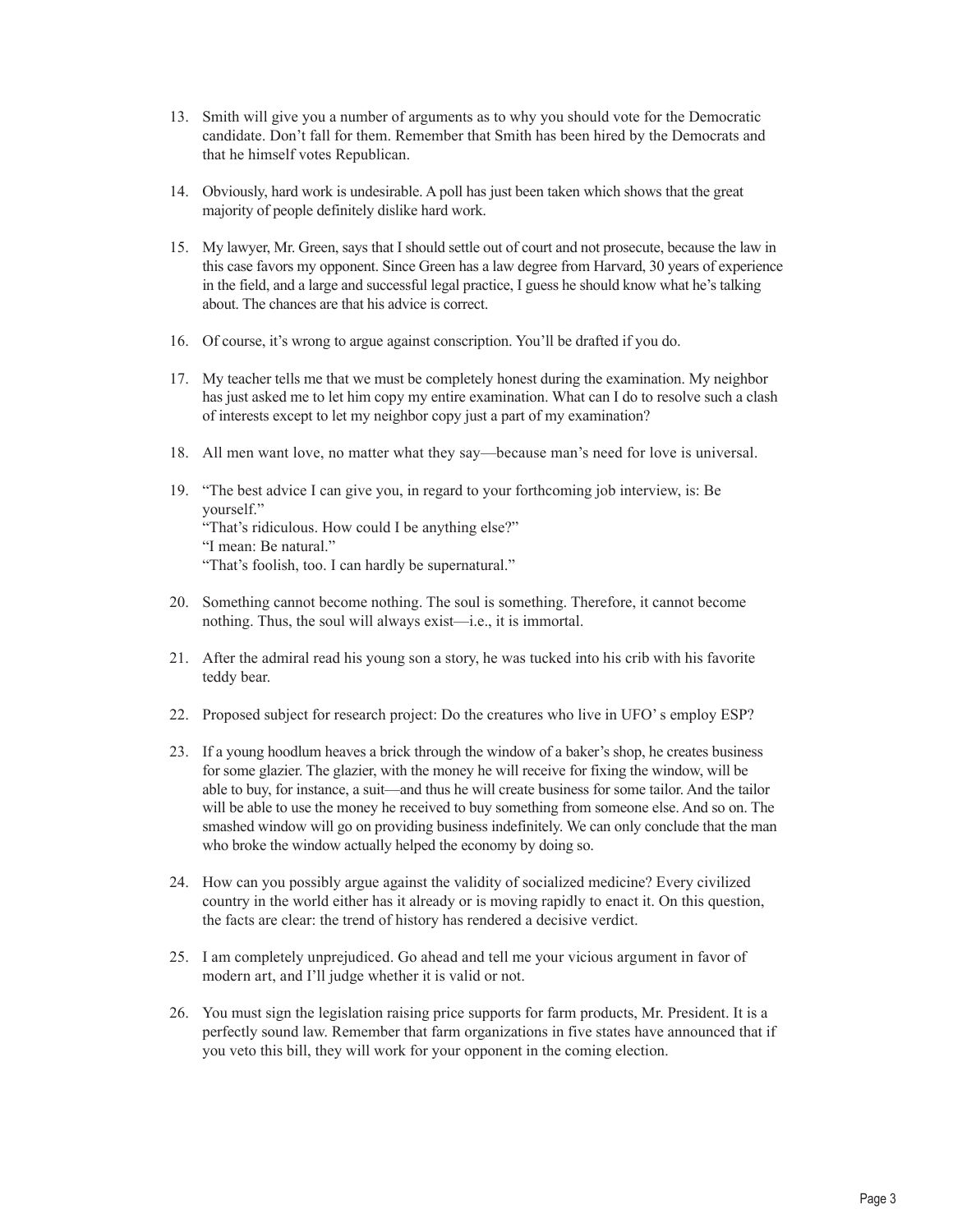- 27. From *The New York Times*: "[Supporters of Mr. Sandman, the 1973 Republican candidate for governor of New Jersey] are counting on logic. To this end they have constructed the following syllogism: A majority of the voters oppose an income tax. Mr. Sandman says he will save them from one. It follows, then, that a majority of the voters will vote for him."
- 28. Genghis Khan must have been evil at birth because, after all, a man is born either fundamentally good or fundamentally evil, and Genghis Khan is clearly not in the former category.
- 29. You ask me to give you a valid argument to prove the truth of the Law of Contradiction? That's simple. Whatever is presupposed by all knowledge must be true, and the Law of Contradiction is presupposed by all knowledge. Therefore, I infer that the Law of Contradiction must be true.
- 30. Communism means dictatorship; laissez-faire capitalism means dog-eat-dog competition. But we don't have to accept either of these radical systems. Isn't the wisest course to combine the advantages of each—i.e., to have a mixed economy?
- 31. There are no real differences among people; basically, they all want the same thing: strength. For instance, Napoleon wanted a strong army, Adam Smith wanted a strong economy, Aristotle admired strong arguments, and my Senator loves strong liquor.
- 32. You don't believe in government regulation of the economy? But then you must be an anarchist.
- 33. Of course, this is an important news story. *The New York Times* gave it six columns on the front page.
- 34. Philosophers have tried for millenia to prove the existence of a supernatural dimension. I admit that all their arguments so far have been invalid. But no one has yet disproved their viewpoint, either. Maybe, therefore, they are right.
- 35. "Bill is a marvelous person. I always enjoy myself in his company." "I disagree. I think he's awful. It depresses me just to be in the same room with him."
- 36. The development of literature—both fiction and non-fiction—is a great milestone in the progress of civilization. *Mein Kampf* was one of the most widely read books in world literature. We must, therefore, give it due credit for its civilizing influence on the world.
- 37. Karl Marx and F. Engels, *The Communist Manifesto*: "But don't wrangle with us so long as you apply, to our intended abolition of bourgeois property, the standard of your bourgeois notions of freedom, culture, law, etc. Your very ideas are but the outgrowth of your bourgeois production and bourgeois property just as your jurisprudence is but the will of your class made into a law for all, a will whose essential character and direction are determined by the economic conditions of existence of your class."
- 38. More people now become ill from smallpox vaccination than from smallpox itself. This clearly demonstrates the futility of vaccination.
- 39. You say that man should aspire to perfection? That's impossible. Of course, I don't believe that one should be depraved, but isn't moderation the best policy? You know, we're all gray—nobody is morally black or white.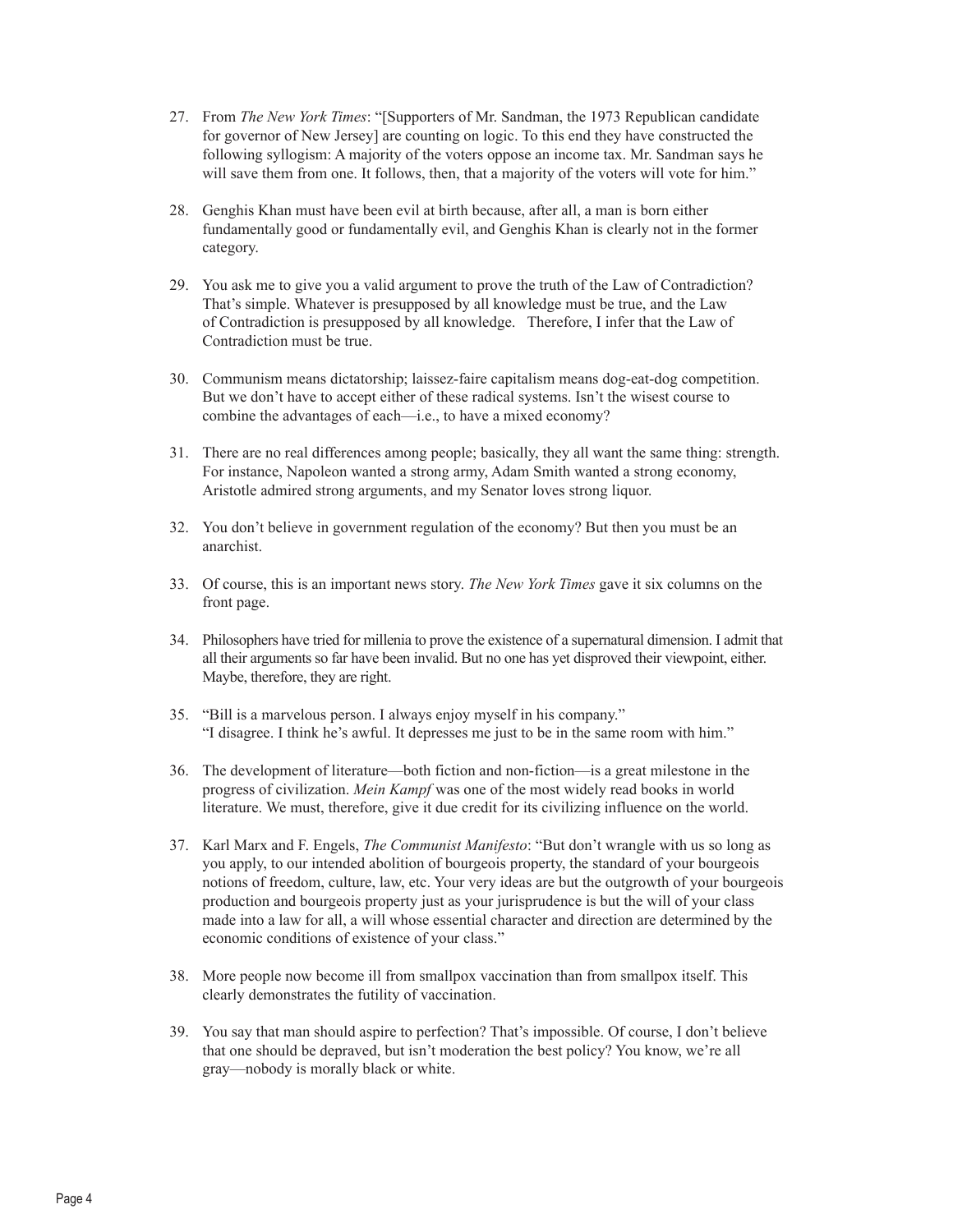- 40. You argue that happiness is possible to man? Well, you're wrong. Wait until you've lived.
- 41. When I consider the massacres in Russia, I realize how evil slavery is. That's why I'm going to quit going to college. In college I'm a slave to the chronic routine of attending lectures, studying, taking exams, and so on. How much better it would be to be free!
- 42. Newspaper headlines: (1) Mayor Attacks Obscenity at Junior League Tea. (2) Master Chef Likes Dessert More than Wife.
- 43. Of course, it's a great movie. I loved it.
- 44. I don't care how powerful your reasoning is. You can't be certain of your conclusion on this (or any) question. Since man is fallible, how do you know that you didn't make a mistake?
- 45. Aristotle defined the laws of logic in ancient Greece. We are living in the twentieth century. Obviously, things have changed enormously since then, and his logic is now deficient.
- 46. Capitalism is the right system of government because it promotes the freedom of the individual. Individual freedom is good because it enhances the individual's ability to produce. And production is a good thing because, without it, we could never maintain the free enterprise system.
- 47. Material entities are made up, ultimately, of subatomic particles, each of which is rigorously determined in its action by scientific law. The human body, too, is made up of such particles. Consequently, a man's actions are rigorously determined. Free will is a myth.
- 48. There will never come a time when all men agree about everything; there are always going to be disputes and disagreements. For this reason, war can never be eradicated.
- 49. Professor, you must raise my grade in this course. Otherwise, I won'tbe able to graduate, and that means I'll lose my job—and then what will happen to my two sick children?
- 50. Obviously, machines cause unemployment. Every time a machine does a job that a man could be doing, the man is thrown out of work.
- 51. You can ignore his arguments against religion. As soon as he confronts his own weakness, he'll forget them himself. You know the old saying: There are no atheists in foxholes.
- 52. Watergate proves that the American system of government cannot survive if the President continues to have unlimited power. We must give that power to Congress.
- 53. How do you explain the telekinetic abilities demonstrated at Duke University?
- 54. If a person is in love, he wants to communicate with the person he loves. He hasn't telephoned me for two days. Therefore, he doesn't love me.
- 55. Pornography is disgusting. There should, therefore, be a law forbidding it.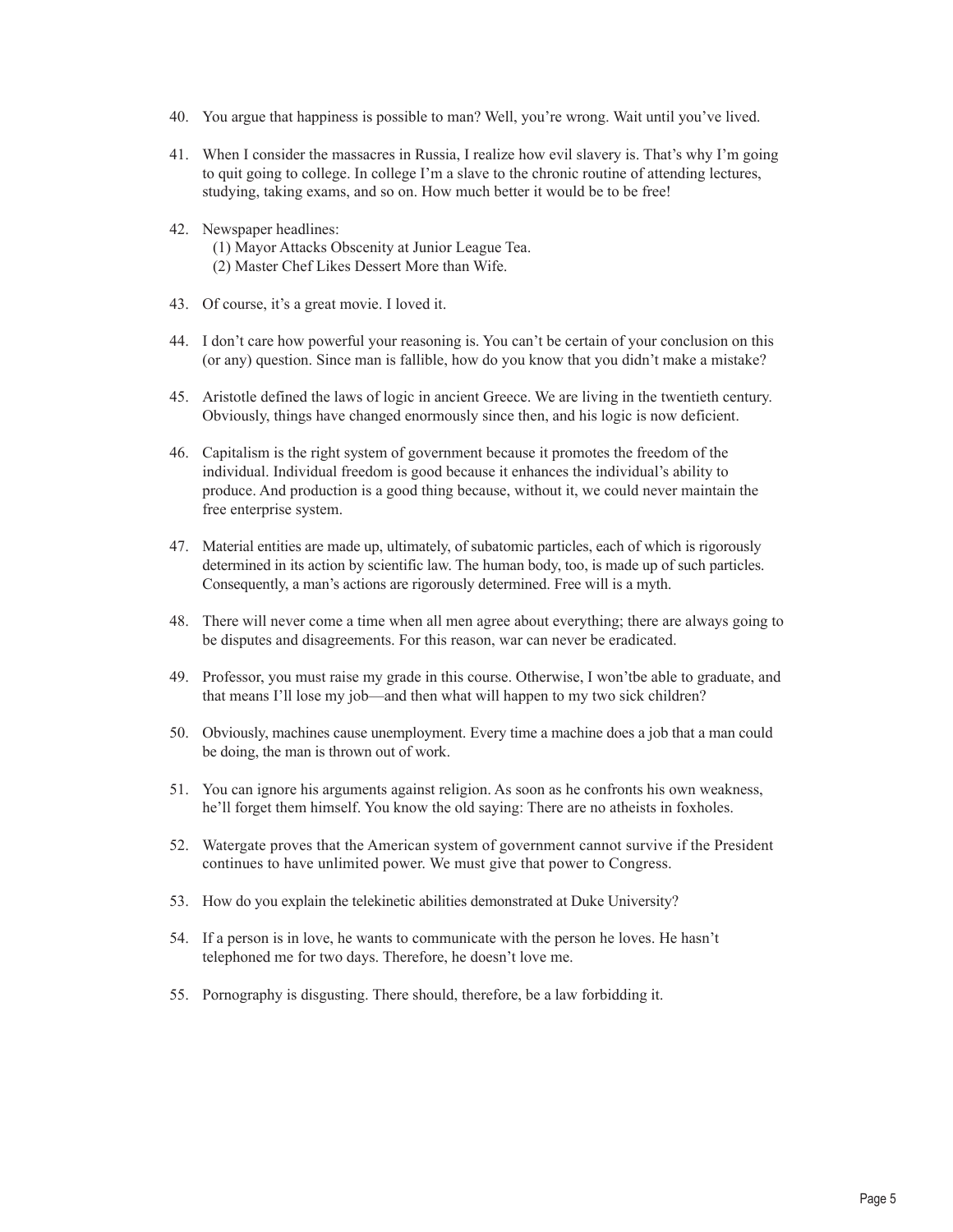- 56. "I want to see a movie downtown on Thursday."
	- "Do you have the money?"
	- "Yes."

 "Do you intend to go to the theater and purchase the ticket? "Yes."

 "Are you sure there is a movie playing downtown on Thursday?" "Yes." 

 "Then I can only conclude that, barring some unforeseen circumstance or a change in your plans, you will see a movie on Thursday."

- 57. This man claims that he remembers his former life, in which he was the Pharaoh of Egypt. I believe him. And you can't prove that he wasn't.
- 58. Employee: "What is the reason for filling out these forms in triplicate?" Employer: "You'll be fired if you don't."
- 59. If you don't believe in God, then you must believe that the order in the universe is a result of blind chance. But that is ridiculous. Therefore, there is a God.
- 60. Societies disagree profoundly with one another as to what constitutes good and evil. This shows that objective truth in ethics can never be known by man.
- 61. In a free country, men agree to abide by majority rule. The majority in this country regards abstract philosophy as a waste of time. Therefore, as a man dedicated to freedom, you must accept and abide by the majority's view on this question.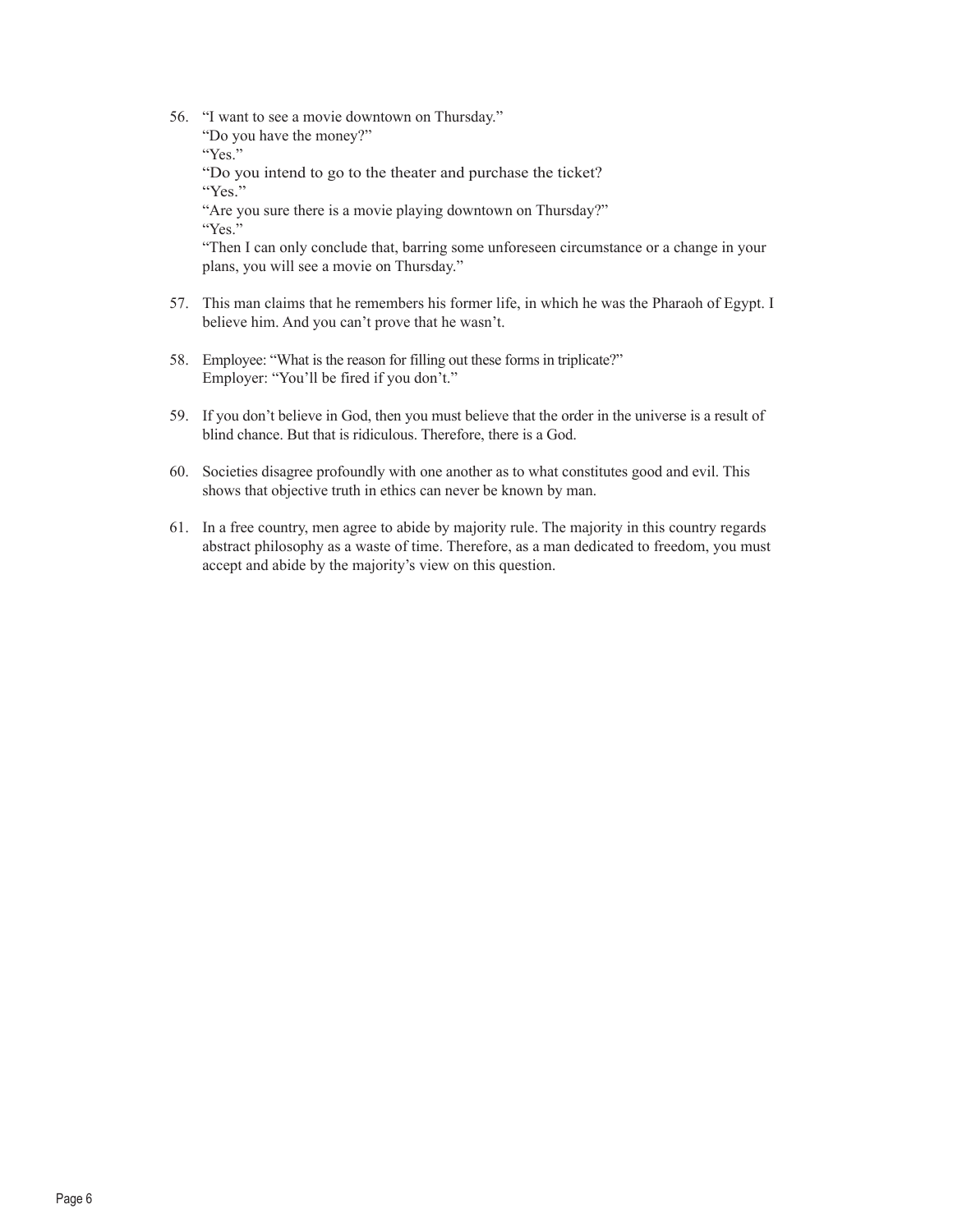# **HYPOTHETICAL AND ALTERNATIVE ARGUMENTS**

- 1. To get to Boston by the time the speech started, he would have had to drive at least 60 mph on the average. Obviously, therefore, he did make the speech on time, because he always drives over 70 mph.
- 2. Either the advocates of the Keynesian policies are ignorant of the facts of economics, or they are prejudiced in favor of statism. I know that these men are definitely prejudiced in favor of statism. It follows that at least they do know the facts of economics.
- 3. Thomas Aquinas, *Summa Theologica*: "There is no case known (neither is it, indeed, possible) in which a thing is found to be the efficient cause of itself; for so it would be prior to itself, which is impossible."
- 4. Only if you are eligible for marriage are you not a child. If you are a child, then you don't wear large-size clothing. If you're tall, you wear large-size clothing. Hence, if you're not eligible for marriage, you're not tall.
- 5. Either you take a full lunch hour or you complete your letter today, but not both. You can't, therefore, take a full lunch hour, because you must complete your letter today.
- 6. In today's world, a man becomes an altruist unless he is an independent thinker. I can only conclude that John must be opposed to altruism, because no one is more intellectually independent than he.
- 7. If you are rich, then you are happy. If you are not rich, then you haven't worked hard. Unless you are happy, you need a psychiatrist. Hence, if you have worked hard, you do not need a psychiatrist.
- 8. There are two possible explanations of the American Constitution: (a) The Founding Fathers were philosophically committed to the principle of individual rights; (b) The Founding Fathers were selfishly interested in protecting their own private property. There is no doubt that this latter is definitely true. Therefore, the Founding Fathers were not philosophically committed to the principle of individual rights.
- 9. Only were A a Q could G be a T. Thus G is not a T, since A is not a Q.
- 10. Given the premises: If you study, you learn the course material; only if you graduate with honors and get a well-paying job have you done well in the course; you will be truly happy provided that you graduate with honors and get a well-paying job; if you don't do well in the course, you haven't learned the course material. Can one validly conclude: If you study, you will be truly happy?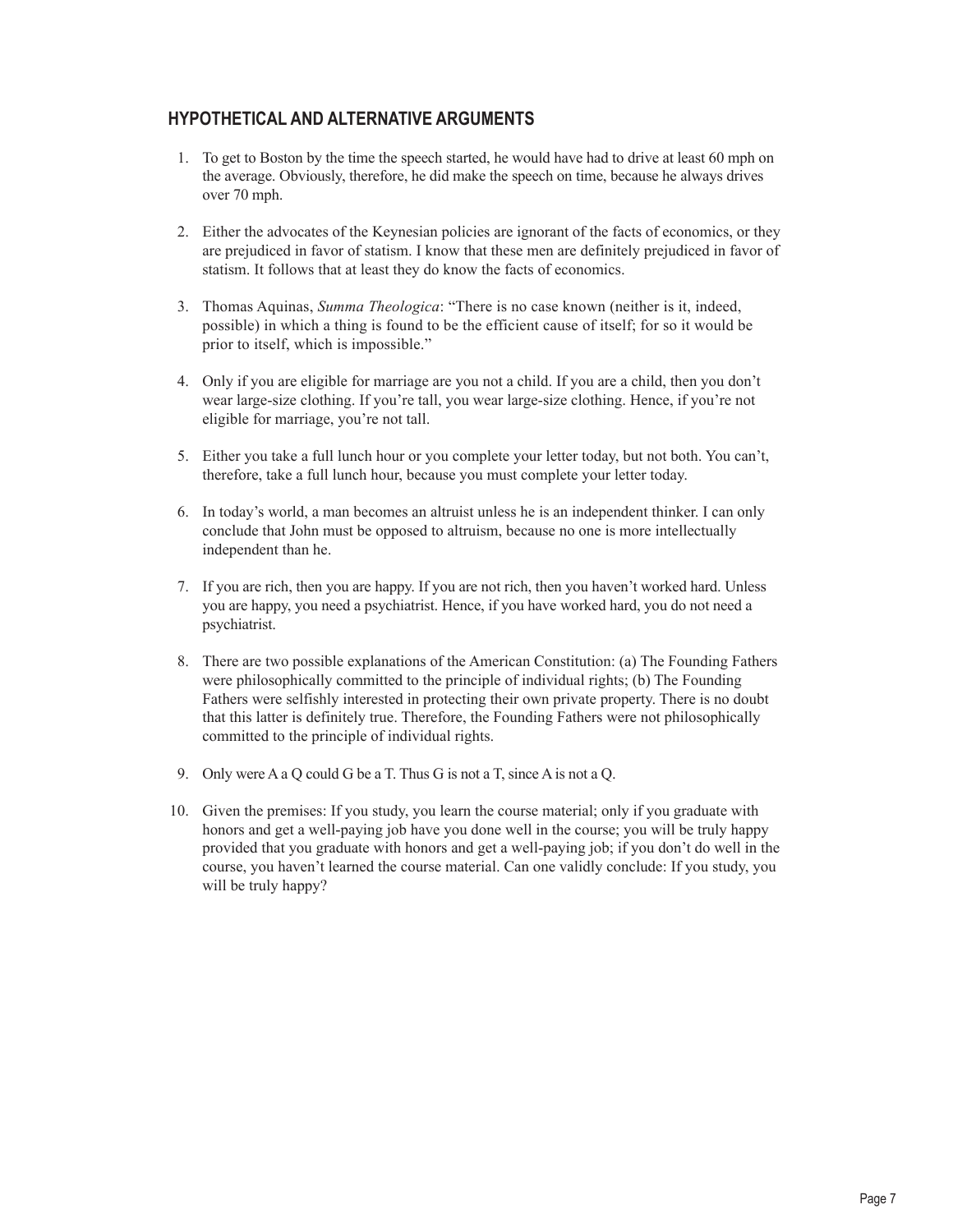| 1. | P<br>If (this man has worked hard), then (he is tired).                                                                                                 |                             | $P \supset Q$     |
|----|---------------------------------------------------------------------------------------------------------------------------------------------------------|-----------------------------|-------------------|
|    | (This man has worked hard).                                                                                                                             |                             | P                 |
|    | Therefore, (he is tired).                                                                                                                               | ∴ Q                         |                   |
| 2. | If (this man has worked hard), then (he is tired).<br>P1                                                                                                |                             | $P \supset Q$     |
|    | (This man has not worked hard).                                                                                                                         |                             | P <sup>1</sup>    |
|    | Therefore, (he is not tired).                                                                                                                           | $\therefore$ Q <sup>1</sup> |                   |
| 3. | If (a person is young), then (he is enthusiastic).                                                                                                      |                             | $P \supset Q$     |
|    | If (he is enthusiastic), then (he is dilligent).                                                                                                        |                             | Q⊃R               |
|    | P<br>R<br>Therefore, if (a person is young), then (he is diligent).                                                                                     | $\mathcal{L}$               | $P \supset R$     |
| 4. | If (a man is a doctor), then (he has been to school).                                                                                                   |                             | $P \supset Q$     |
|    | O1<br>If (a man has not been to school), then (he is ignorant).                                                                                         |                             | $Q^1 \supset R$   |
|    | P<br>Therefore, if (a man is a doctor), then (he is ignorant). $\therefore$ $P \supset R$                                                               |                             |                   |
| 5. | P<br>Only if (you are not rich), (do you not pay high taxes). Only $P \supset Q$                                                                        |                             |                   |
|    | К<br>If (you do not succeed), then (you are not persistent).                                                                                            |                             | $P \supset Q$     |
|    | R <sup>1</sup><br>P1<br>If (you do succeed), then (you are rich).                                                                                       |                             | $R^1 \supset P^1$ |
|    | S <sup>1</sup><br>O <sup>1</sup><br>Therefore, if (you are persistent), then (you pay high taxes). $\therefore$ S <sup>1</sup> $\supset$ Q <sup>1</sup> |                             |                   |
| 6. | P<br>Either (he is bored) or (he is dense).                                                                                                             |                             | $P \vee Q$        |
|    | P <sup>1</sup><br>(He is not bored).                                                                                                                    |                             | P <sup>1</sup>    |
|    | O<br>Therefore, (he is dense).                                                                                                                          | ∴.                          | Q                 |
| 7. | P<br>Either (he is still alive) or (he is dead).                                                                                                        |                             | PvQ               |
|    | P<br>(He is still alive.)                                                                                                                               |                             | Ρ                 |
|    | Q1<br>Therefore, (he is not dead).                                                                                                                      |                             | Q <sup>1</sup>    |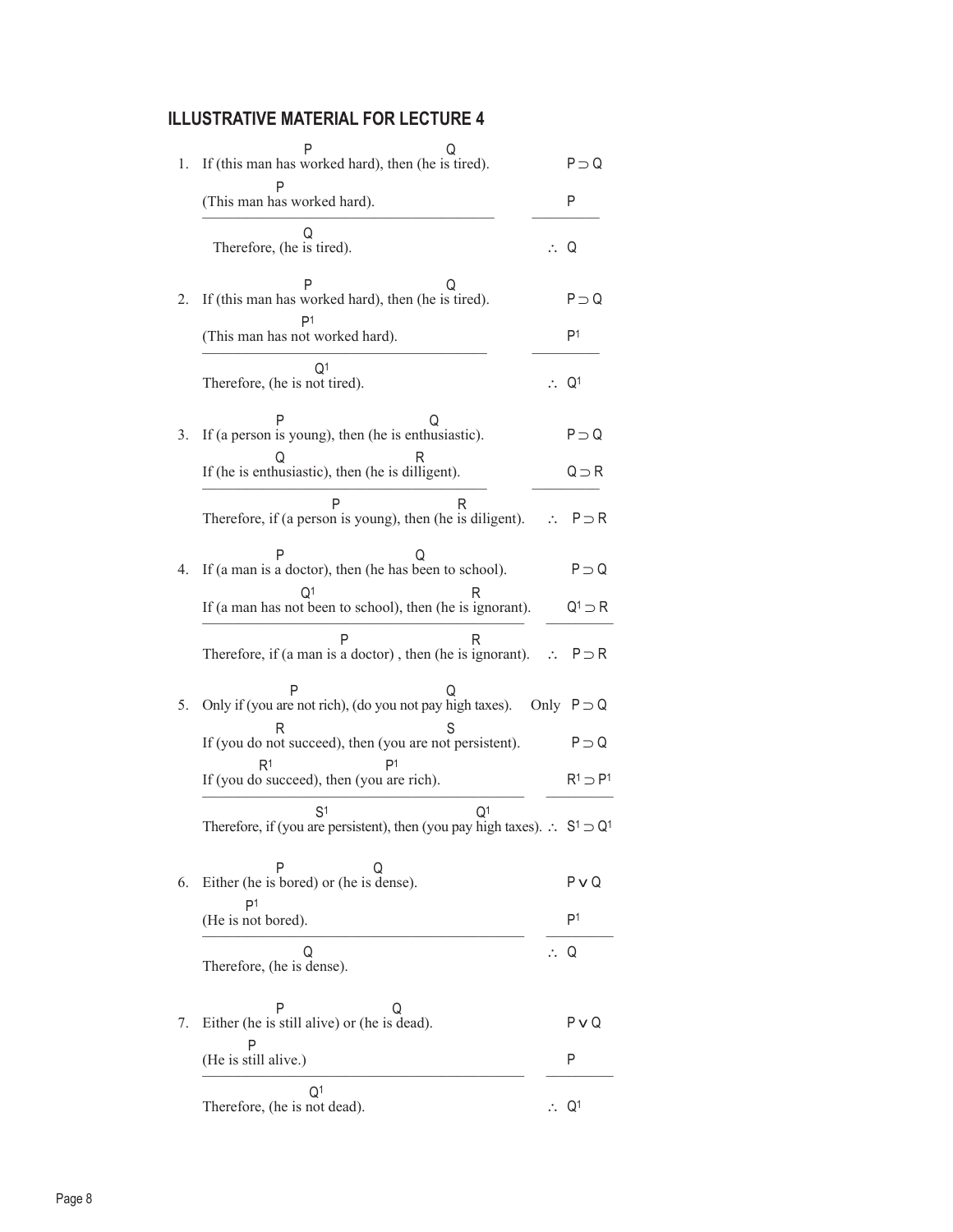#### IMMEDIATE INFERENCE

- 1. Given that the statement "All thinkers are doers" is TRUE, state whether each of the following is True, False, or Undetermined:
	- a. Some non-doers are not non-thinkers.
	- b. No doers are non-thinkers.
	- c. No non-thinkers are non-doers.
	- d. All non-thinkers are non-doers.
- 2. Given that the statement "No mortals are happy" is FALSE, state whether each of the following is True, False, or Undetermined:
	- a*.* All mortals are unhappy.
	- b. All mortals are happy.
	- c. All happy beings are immortal.
	- d. Some happy beings are not immortal.

# **CATEGORICAL SYLLOGISMS**

- 1. No baby is tall. Many babies are not healthy. Therefore, those who are healthy are tall.
- 2. All materialists are atheists. All communists are atheists. So all materialists are communists.
- 3. All dictators use propaganda. No mathematician uses propaganda. Hence, no mathematician is a dictator.
- 4. Since all intelligent men are creative, and all who are creative hold patents, it follows that all who hold patents are intelligent.
- 5. All conventional people are unhappy. All innovators are unconventional. Therefore, no innovators are unhappy.
- 6. Some attractive people are not lacking in energy, and all unpopular people are unattractive. Thus, some energetic people are popular.
- 7. People who deceive themselves are not students of logic. My proof of this is that most selfdeceivers rationalize a great deal, and logic students never rationalize.
- 8. Samuel Johnson, *Life of Cowley*: "Because the father of poetry was right in denominating poetry . . . an imitative art, these [metaphysical poets] will, without great wrong, lose their right to the name of poets . . . for they copied neither nature nor life."
- 9. Whatever is endorsed by science is objectively real. ESP, therefore, is obviously unreal, since it has no scientific credentials at all.
- 10. Those who eat a lot, gain weight; those who eat little, suffer; hence, those who gain weight do not suffer.
- 11. Everyone except for ecologists is concerned about the energy crisis. So Professor Smith, an avid ecologist, is not concerned about it.
- 12. Only chronic liars meet nothing but failure in life. And we know that all chronic liars are unintelligent. It follows that none of the people who meet only failure in life are intelligent.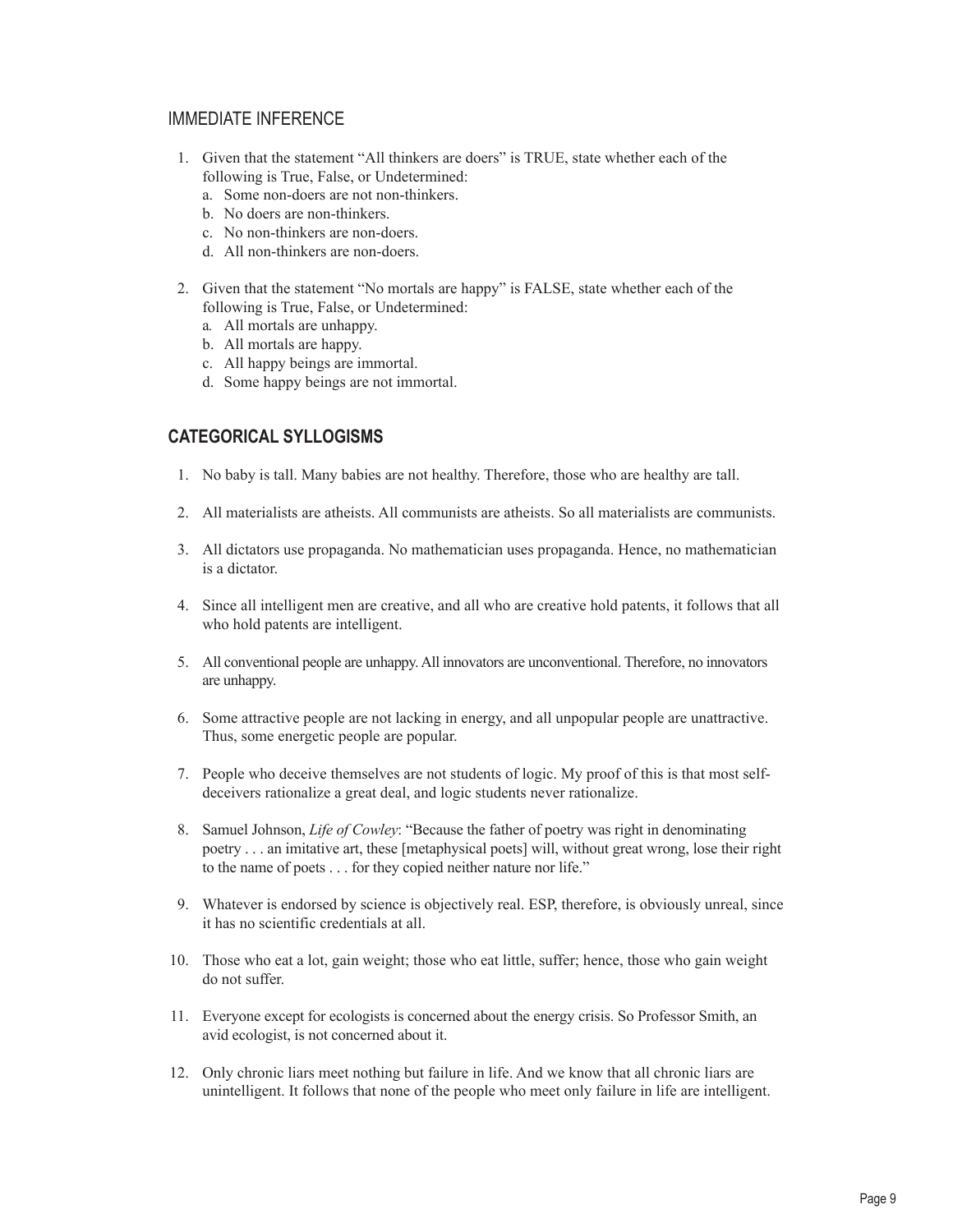- 13. There are a few men who cannot count to 20, and there are a great many men who have never been to college. So we may infer that some of the people who cannot count to 20 have never been to college.
- 14. Bishop Berkeley, *Three Dialogues Between Hylas and Philonous*: ". . . intense heat is nothing else but a particular kind of painful sensation; and pain cannot exist but in a perceiving being; it follows that no intense heat can really exist in an unperceiving corporeal substance."
- 15. If he didn't cheat, why did he look so guilty when I asked him the question—which is just how cheaters always look in such circumstances.
- 16. All the club members are not healthy. But some of them at least are not diabetics, because only unhealthy people have diabetes.
- 17. There is no basis for the view that all businessmen are materialists. And you must admit that if a person is a materialist, then he doesn't believe in God. So you can't claim that no businessmen are atheists.
- 18. Schiller, *Don Carlos*: "King: That she was ardent-spirited—who can deny it? *I* could never give her love, yet—did she ever seem to feel the lack? Then it is proven, she is false."
- 19. Sally didn't get her hair done yesterday, because she got up late, and she gets her hair done only when she gets up on time.
- 20. Down deep, all men really wish to be happy. The man who wishes to be happy, however, must make full, active use of his mind. Down deep, therefore, all men really make full, active use of their minds.
- 21. It is ridiculous to claim that any course on logic improves the student's thinking. I know, because I took a logic course once and my thinking was not only not improved, it positively deteriorated as a result.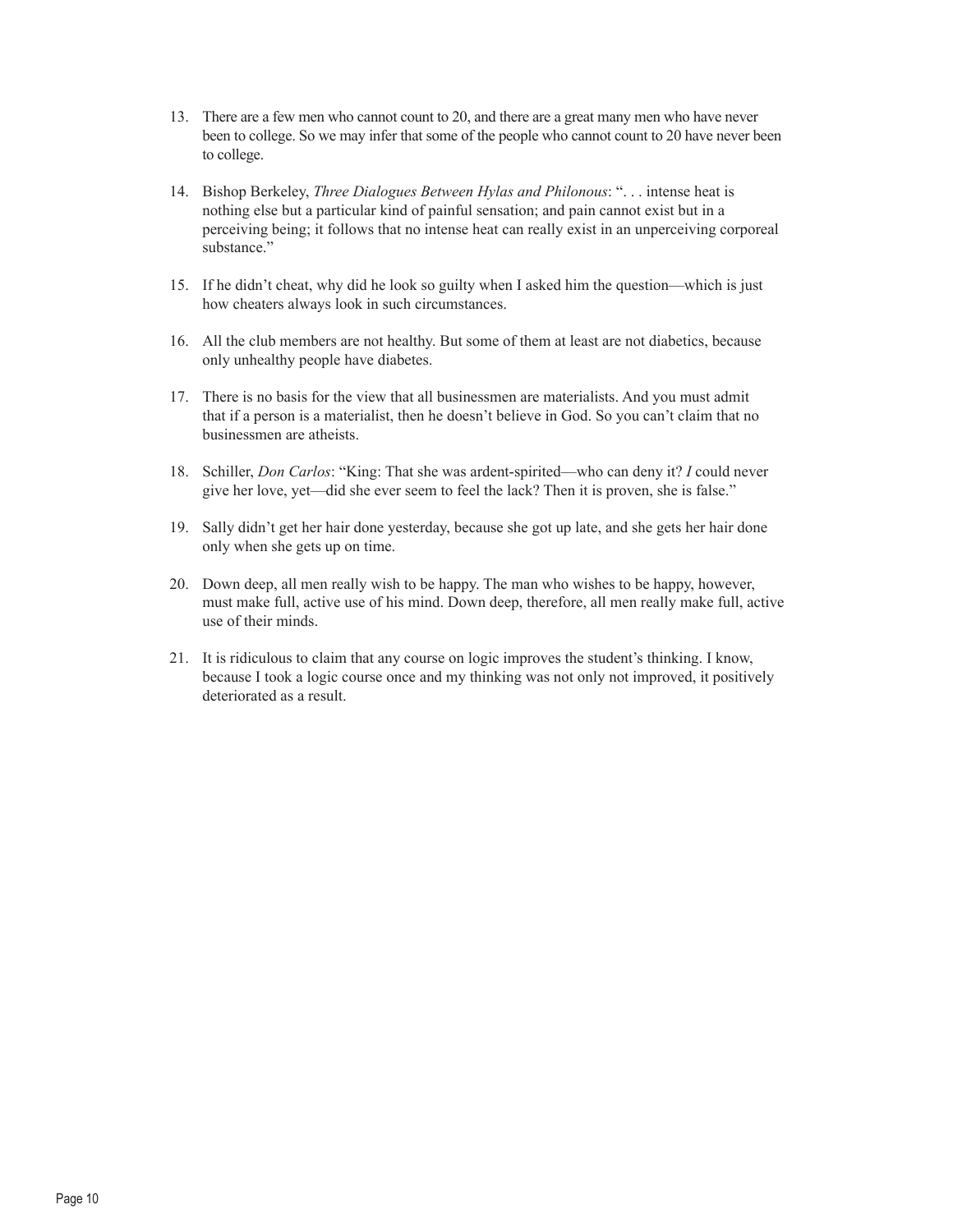S P 1. (a) All (voters) are (citizens).

 All S is P. 

 S P (b) No (dogs) are (moralists).

 No S is P.

 S P (c) Some (men) are (six-footers).

 Some S is P.

S P (d) Some (women) are not (geniuses).

 Some S is not P.



S M D U Therefore, all (men) are (mortal).  $\therefore$  All S is P



 3. (a) All men are mortal. All dogs are mortal.

 Therefore, all men are dogs.

(b) Some Texans are women. Some women are Canadians.

 Therefore, some Texans are Canadians.

4. (a) Some men are professors. All professors are Ph.D.'s

 Therefore, all men are Ph.D.'s.

(b) All teachers are unionized. Some women are not unionized.

 Therefore, no teachers are women.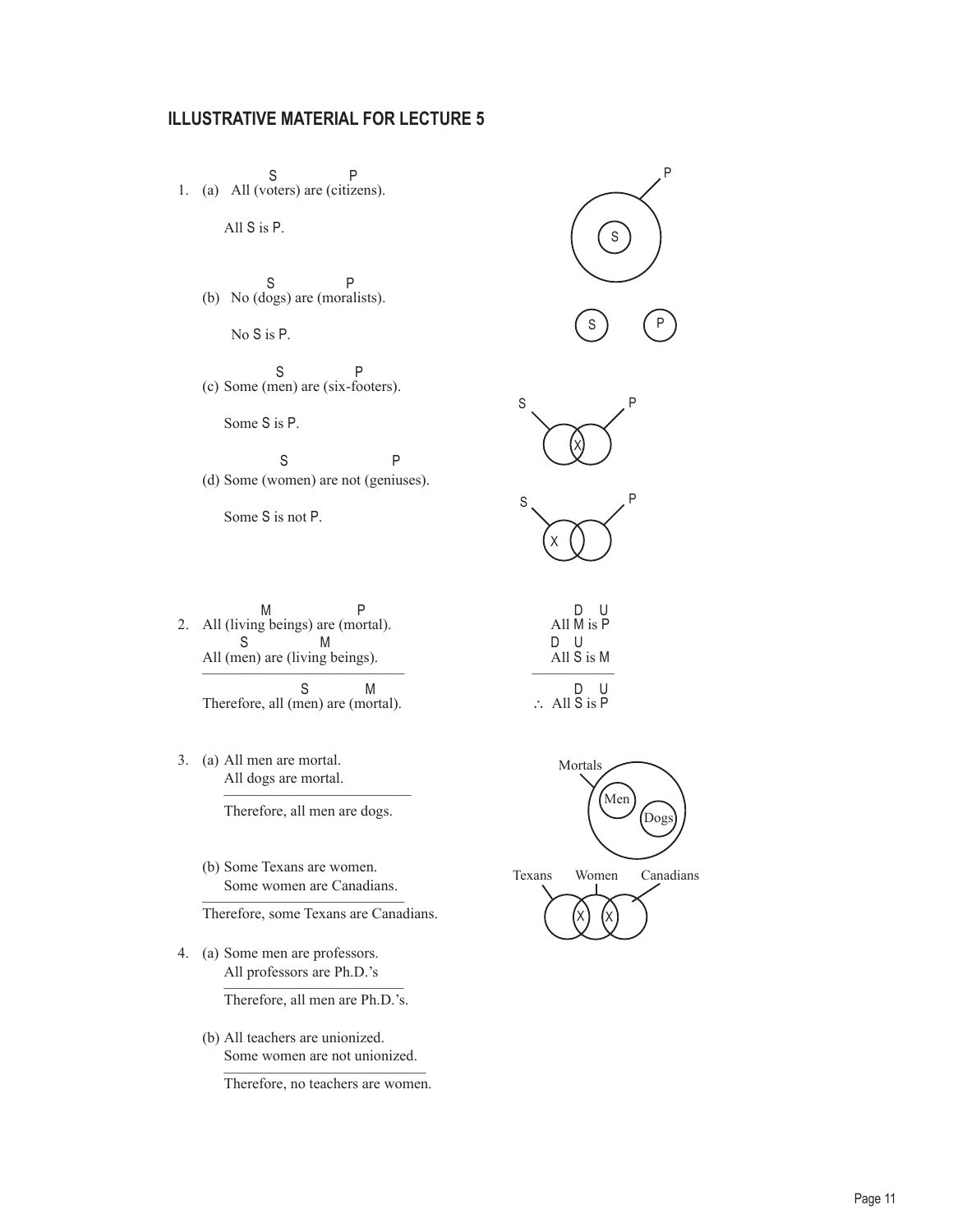5. (a) No ideas are edible. No edibles are logical.

 Therefore, no ideas are logical.

(b) No healthy men are invalids. Some invalids are not free of infection.

 Therefore, some healthy men are not free of infection.

 6. (a) All Communists are revolutionists. Some Americans are not revolutionists.

 Therefore, some Americans are Communists.

(b) All humans are rational beings. All rational beings are responsible beings.

 Therefore, some responsible beings are not human.

 7. No unhealthy beings are strong. No alcoholics are healthy.

 Therefore, no strong people are alcoholics.

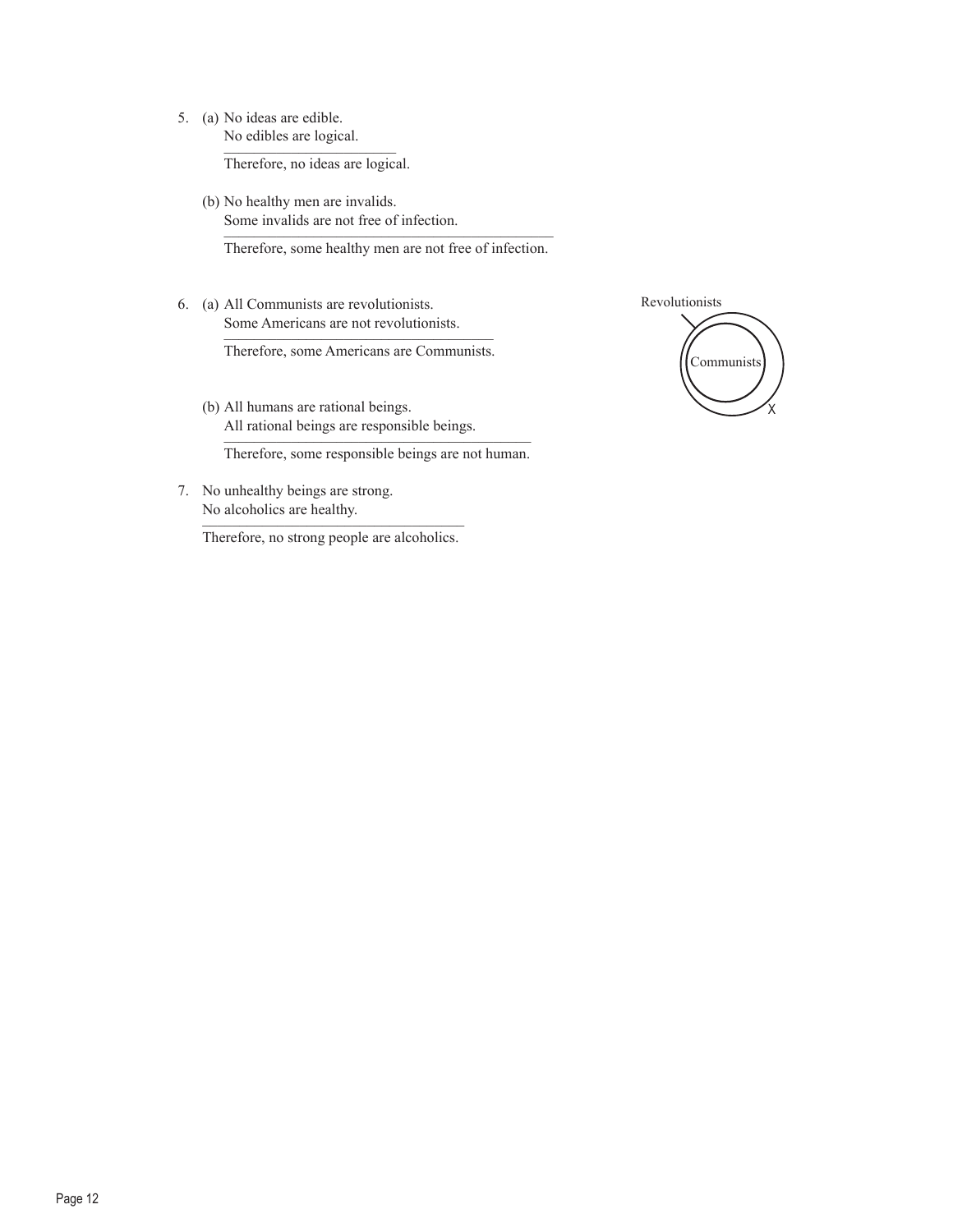

#### **DEFINITIONS**

- 1. An editorial is an expression of opinion in a newspaper.
- 2. Science is any information acquired by the use of mathematical and/or experimental methods.
- 3. Independence is the characteristic of not needing other people.
- 4. Hypochondria is a condition where a person worries a great deal about his health.
- 5. Happiness is what you feel when you get what you want.
- 6. A poison is anything which is virulent in its action or effect upon a living creature.
- 7. Capitalism is the social system based on competition and the profit motive.
- 8. A revolution is a relatively swift change in the personnel and policies of a nation's government.
- 9. A piece of sculpture is a man-made object in a gallery or museum, which has three dimensions, reviews in the press, and no practical purpose.
- 10. *Random House Dictionary,* College Edition: A sacrifice is "the surrender or destruction of something of value for the sake of greater gain."
- 11. The spiritual element in man means the part which is non-material.
- 12. Plato: Time is "the moving image of eternity."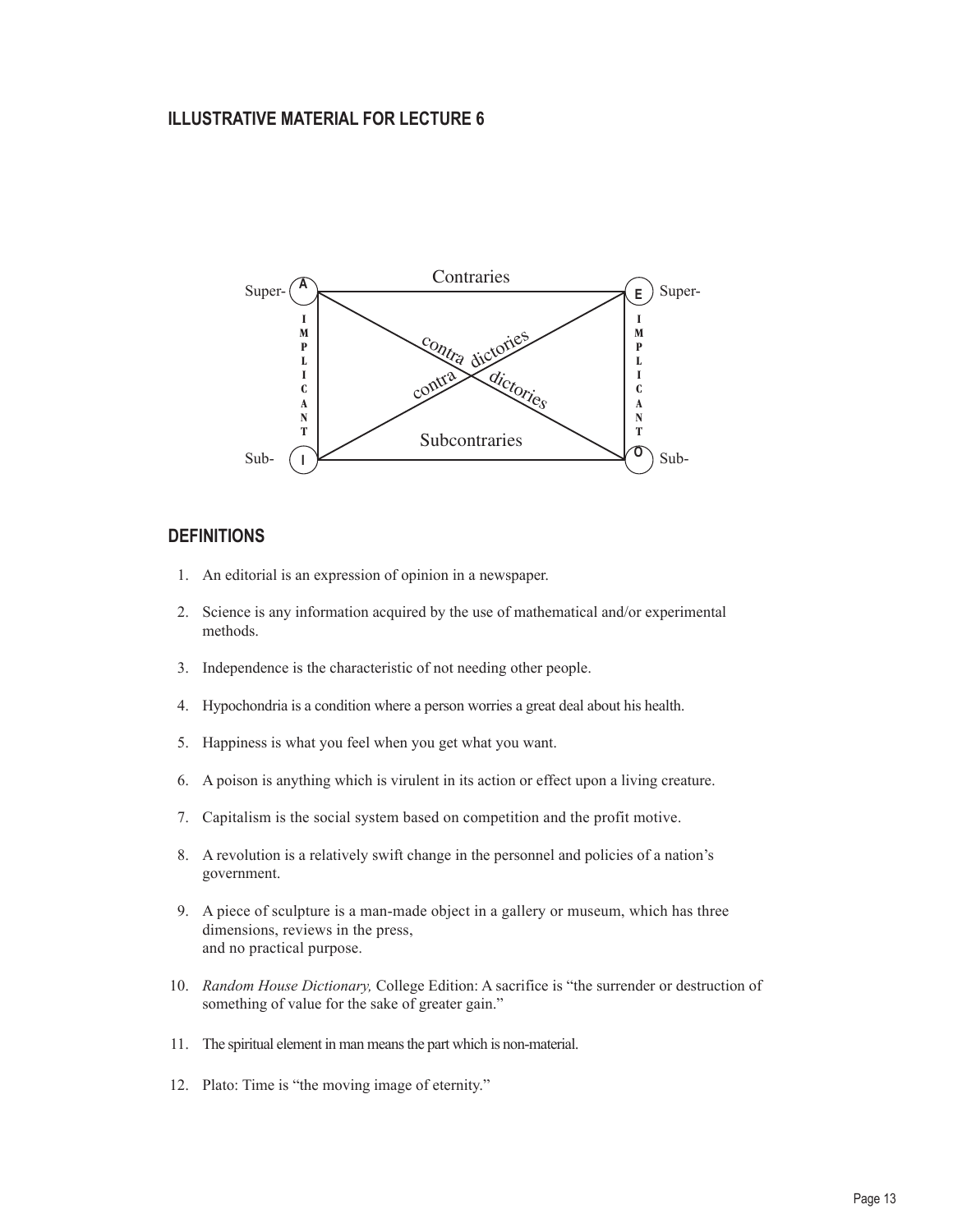- 13. Anger is a wrathful, irate emotional state, often expressed in rage.
- 14. Fascism is a totalitarian system of government characterized by brutality, anti-Semitism, and private property.
- 15. Sleep is a loss of consciousness which occurs repeatedly, especially when one is in bed.
- 16. A cause is any agent or action which brings about a consequence or result.
- 17. Freedom is a state in which a man can do what he wants to do.
- 18. A Republican is an American interested in politics, who is not a Democrat or an Independent, does not favor capitalism or socialism, and tries to win elections.
- 19. Logic is man's method of knowledge—the one which, properly used, assures reliable conclusions.
- 20. Propaganda is any attempt to persuade other people to accept your ideas.
- 21. John Dewey: "Inquiry is the controlled or directed transformation of an indeterminate situation into one that is so determinate in its constituent distinctions and relations as to convert the elements of the original situation into a unified whole."
- 22. A sandwich is bread surrounding another ingredient.
- 23. Certain means free from doubt.
- 24. God is an infinite, supernatural Being transcending time, space, and matter.
- 25. Education is any process of acquiring knowledge.
- 26. Garbage is what you throw out after a meal.
- 27. Chance is the fortuitous or accidental events in the world.
- 28. To read is to move one's eyes in order over a written or printed series of words in a language one knows.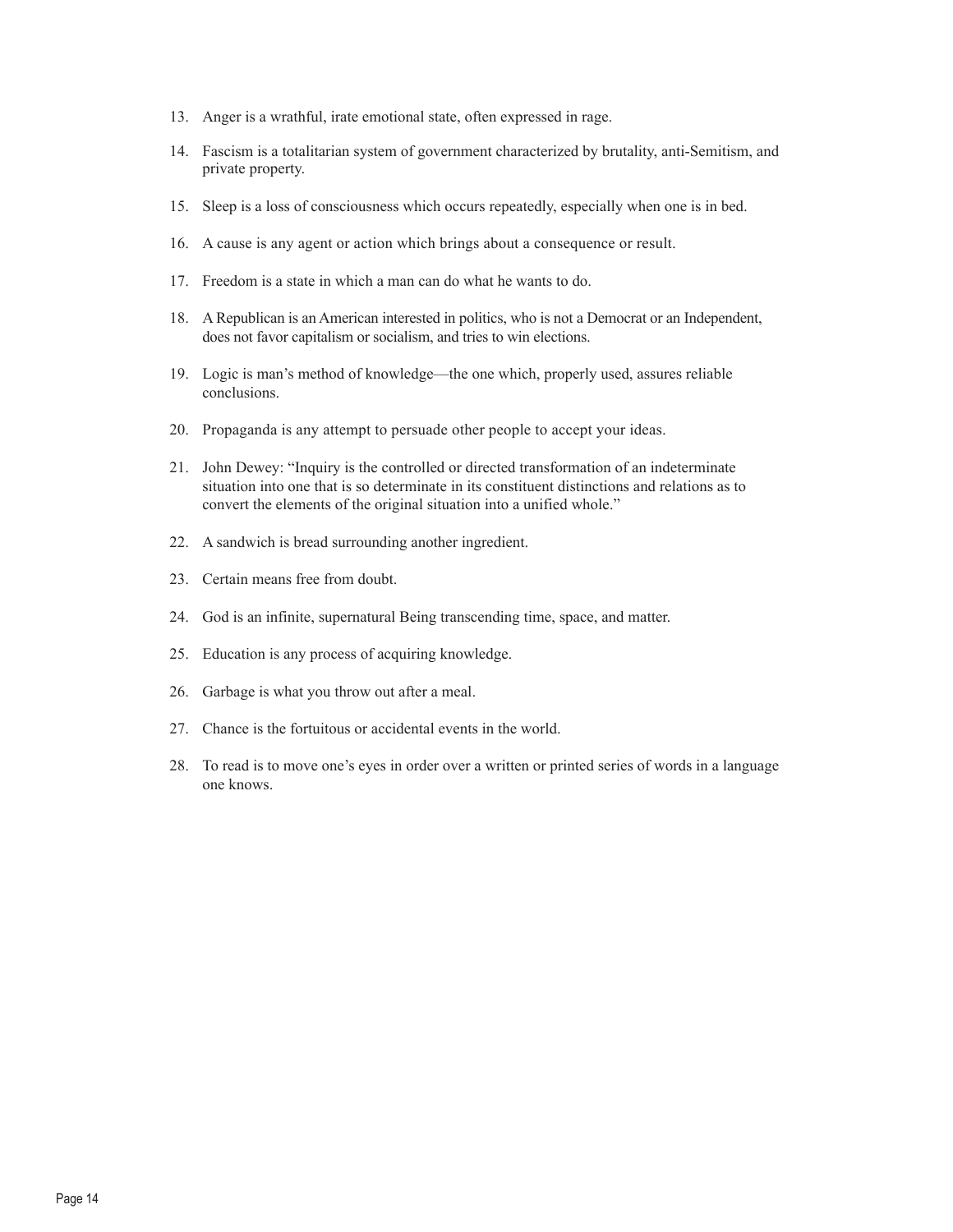#### **MILL'S METHODS**

1. The results of a scientific experiment, when all appropriate factors are symbolized, are as follows: 

 Case 1: Antecedent Factors: *a,d,g,j,x.* Effect E occurred. Case 2: Antecedent Factors: *a,d,g,j.* Effect E did not occur. Case 3: Antecedent Factors: *b,d,g,j,x.* Effect E occurred.

- (a) A scientist infers, from the above information, that neither  $a$  nor  $b$  is the cause of E. Which one of Mill's Methods is he using here?
- (b) Assuming the complete irrelevance of a and *b* has now been established, what causal conclusion can the scientist come to? Which one of Mill's Methods is he using here?
- 2. Mr. Smith lost his glasses one morning, and used his wife's pair for the next several days. The first day, he had to read for six hours at work; that night he had a violent spell of dizziness. The next day, he read for four hours, and that night he had a dizzy spell that was not so intense. The next day, he read for only two hours, and at night he had only a mild sensation of dizziness.

 A further series of facts: just before his first dizzy spell, Mr. Smith received some profoundly upsetting news. Just before his second, he received some moderately bad news. Just before his third, he received some slightly disturbing news. Given all the above, and assuming all other relevant factors remain constant, what causal conclusion would Mill's Methods permit one to draw?

- 3. "Science and the Citizen," in *Scientific American*, Vol. 214, No. 2, February 1966: "A series of tests . . . has substantiated the common complaint of air travelers that swift transition through several time zones disturbs their bodily and even their mental functions. . . . The tests involved healthy male volunteers, who were carried by jet airplane from the U.S. to such cities as Tokyo, Manila, and Rome, passing through as many as 10 time zones. As a control to make sure that the effects resulted from changes of times and not merely from jet travel, there was a flight from Washington, D.C., to Santiago, Chile; it covered a long distance but was all in the same time zone. On the outbound flights that crossed a number of time zones, the passengers underwent physiological changes—in heart rate, temperature, and perspiration—that persisted for several days. They also showed a deterioration, for about a day, in mental acuity as indicated by difficulty in doing simple problems in arithmetic and by slowed responses to sensory stimuli. Similar effects appeared on the return trips but did not last as long. In contrast, the flight to Chile produced only a sense of fatigue."
- 4. Violent movies cannot be the cause of moral degeneracy. What about all the degenerates who have never seen such movies?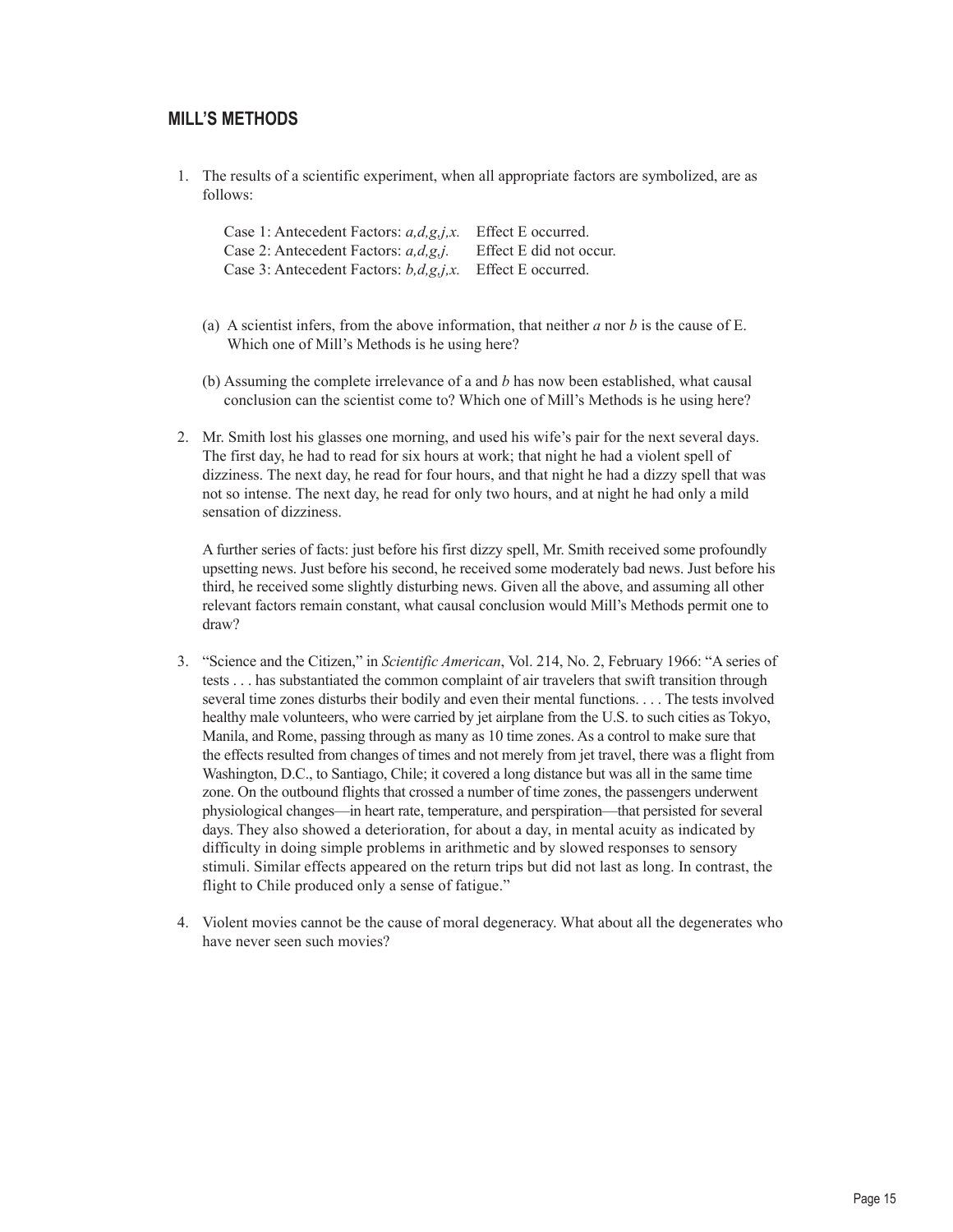- 5. G. Gore, *The Art of Scientific Discovery*: "In H. Davies' experiments on the decomposition of water by galvanism, it was found that besides the two components of water, oxygen and hydrogen, an acid and an alkali were developed at opposite poles of the machine. Since the theory of the analysis of water did not give reason to expect these products, their presence constituted a problem. . . . Davies conjectured that there might be some hidden cause for this part of the effect—the glass might suffer decomposition, or some foreign matter might be in the water. He then proceeded to investigate whether or not the diminution or total elimination of possible causes would change or eliminate the effect in question. Substituting gold vessels for glass ones, he found no change in the effect and concluded that glass was not the cause. Using distilled water, he found a decrease in the quantity of acid and alkali involved, yet enough remained to show that the cause was still in operation. He inferred that impurity of the water was not the sole cause, but was a concurrent cause. He then suspected that perspiration from the hands might be the cause, as it would contain salt which would decompose into acid and alkali under electricity. By avoiding such contact, he reduced the quantity of the effect still further, till only slight traces remained. These might be due to some impurity of the atmosphere decomposed by the electricity. An experiment determined this. The machine was put under an exhausted receiver and when it was thus secured from atmospheric influences, no acid or alkali was produced."
- 6. If poverty is the cause of crime, why doesn't everyone who is poor become a criminal?
- 7. J. Dollard and N. E. Miller, *Personality and Psychotherapy*: "It is interesting to note that one of the frequent symptoms of extreme combat anxiety cases is an interference with speech that may run from complete muteness to hesitation and stuttering. Similarly, the sufferer from acute stage fright is unable to speak. Many animals tend to stop vocalizing when frightened, and it is obvious that this tendency is adaptive in preventing them from attracting the attention of their enemies. In the light of this evidence one might suspect that the drive of fear has an innate tendency to elicit the response of stopping vocal behavior."
- 8. A refutation of astrology by Pliny the Elder: "If a man's destiny is caused by the star under which he is born, then all men born under that star should have the same fortune. But masters and slaves, and kings and beggars are born under the same star at the same time."
- 9. Bernard Jaffe, *Outposts of Science*: "For many years, there appeared to be some connection between body growth and the functioning of [the pituitary] gland. In 1783 John Hunter had bargained with an undertaker for the body of an Irish giant of eight feet, four inches— Charles O'Brien, who had died at the age of twenty-two. The physician finally bought the body for twenty-five hundred dollars, and found a pituitary almost as large as a hen's egg. That of a normal adult man weighs hardly more than half a gram. A century later, *acromegaly,* an enlargement of the hands, feet, nose, lips, and jaw, was declared to be due to a tumor of the pituitary. The pituitary glands of dwarfs, some of them only eighteen inches high, all showed relatively small development or partial atrophy."
- 10. Henry Hazlitt, *What You Should Know About Inflation*: "It is sometimes thought that it is 'war'that is responsible for all inflations. But . . . some of the most spectacular recent inflations have occurred in countries relatively untouched by the war. Between 1950 and the end of 1959, the money supply in Chile increased nineteen times, and the cost of living there increased twenty times. In Bolivia, between 1950 and 1959, the money supply was increased seventy times, and the cost of living there increased a hundred times. Similar records could be cited for other countries."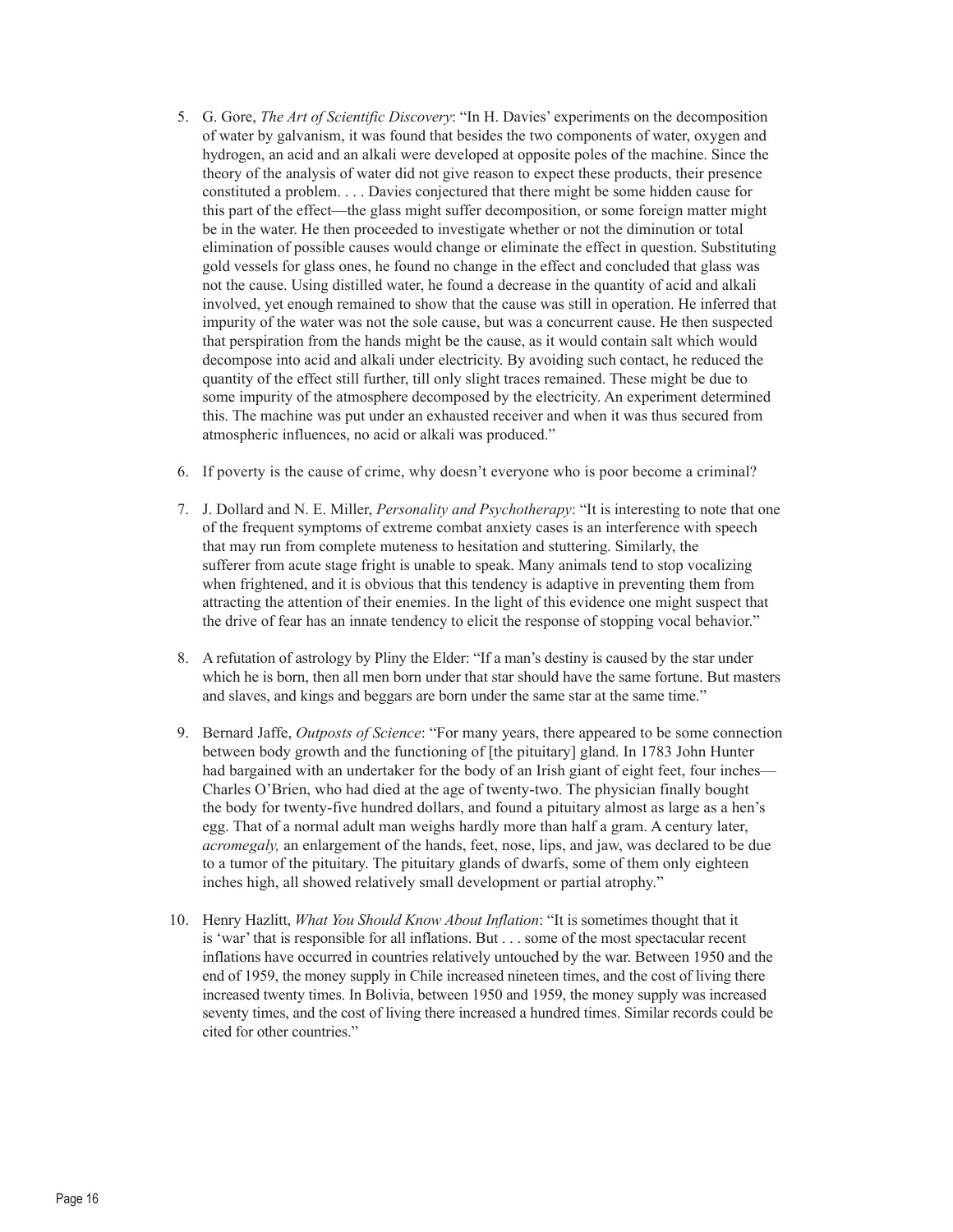1. AGREEMENT

| Case | <b>Antecedent Factors</b>                  | <b>Effect</b> |
|------|--------------------------------------------|---------------|
|      |                                            | Е             |
|      | abc $\begin{pmatrix} h \\ h \end{pmatrix}$ | F             |
|      | h                                          | F             |
|      | ace<br>bcf                                 | Е             |
|      |                                            |               |

#### 2. DIFFERENCE

| Case | <b>Antecedent Factors</b> | <b>Effect</b> |
|------|---------------------------|---------------|
|      | abcde $(f)$               | F             |
|      | abcde                     | $non-E$       |

# 3. CONCOMITANT VARIATIONS

| Case | <b>Antecedent Factors</b>                           | <b>Effect</b>      |
|------|-----------------------------------------------------|--------------------|
|      | bcd<br>$a_+$<br>bcd<br>----<br>bcd<br>a<br>bcd<br>a | E<br>E.<br>F<br>F- |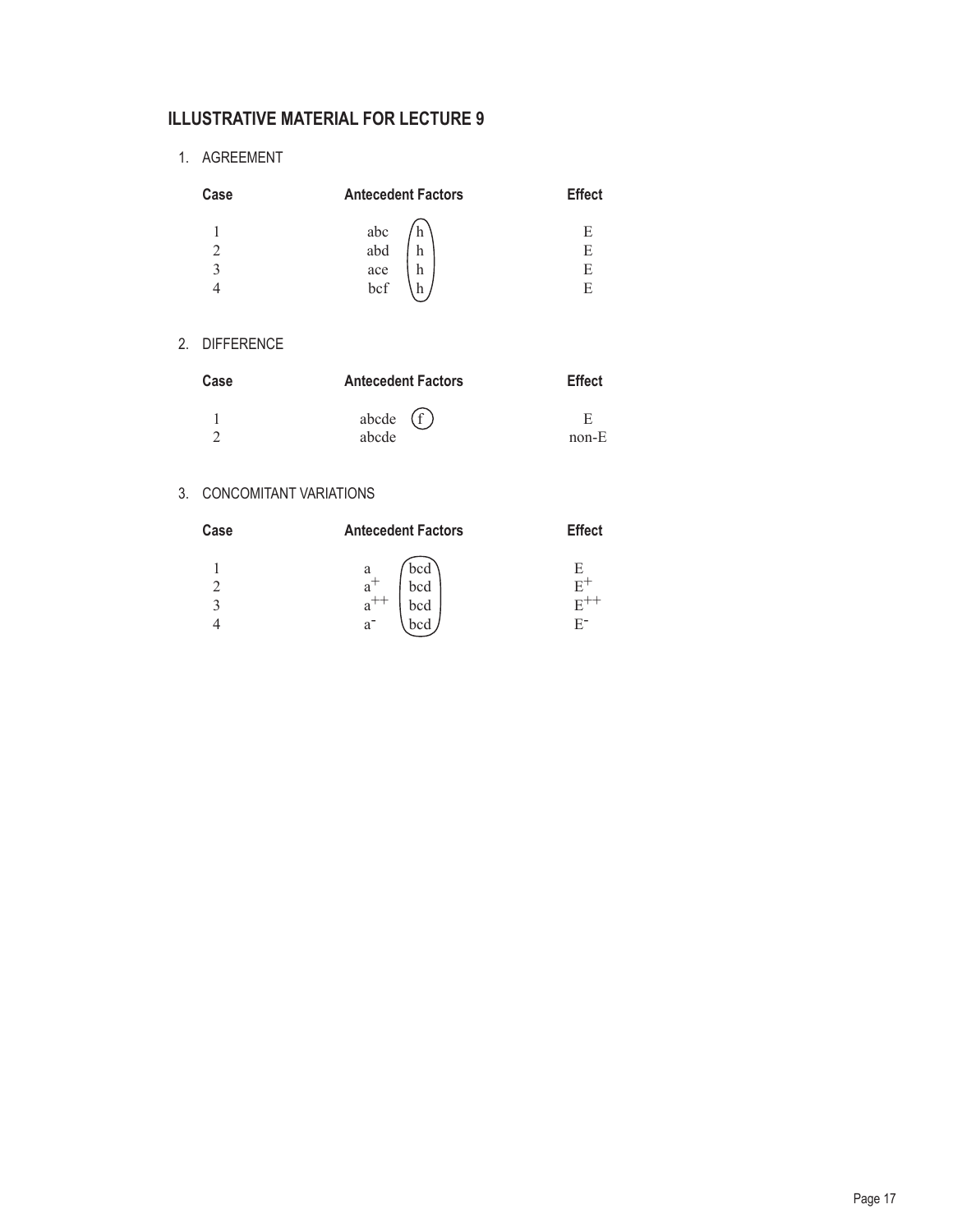# **INDUCTIVE FALLACIES**

- 1. I agree with you that men should live by reason, not by force. That is why I believe in complete and immediate American disarmament. We should reason with the Russians, instead of building weapons to defend ourselves by force.
- 2. Isn't it obvious that a passionate love of anything leads to undesirable consequences? A passionate love of alcohol leads to alcoholism; a passionate love of food makes you overweight; a passionate love of rest leads to laziness. By the principle of induction, there's only one conclusion to draw.
- 3. In the past century, industrialization has developed enormously—and there have been more and more wars. It is clear, therefore, that there is only one way to achieve peace: Down with industry! Back to nature!
- 4. Economists have proved that controls necessarily lead to further controls. Once a country starts imposing economic controls, therefore, there is no ultimate escape from full dictatorship. The United States, therefore, is doomed; it's only a question of time until we have complete totalitarianism.
- 5. The children of wealthy men go on expensive vacations. So if you want to get rich, Dad, you should send me to Acapulco.
- 6. A man has no right to murder, to rob, to rape, and so on for a host of similar actions which the government validly prohibits and punishes. Clearly, therefore, there is no such thing as an absolute right to freedom. Freedom only means whatever the government happens to permit you to do.
- 7. Since independence is a major virtue, babies must be evil, because none of them are independent—either intellectually or financially.
- 8. For more than 50 years now, there has been a huge growth in government controls in this country—and during this same period, there has been a vast number of unprecedented new inventions. Obviously, therefore, if human creativity is to develop fully, complete dictatorship is necessary.
- 9. Samuel Grafton, in a 1940 campaign speech against Thomas E. Dewey, declared that Dewey "abounds in quaint comparisons between what it cost the government to do so-and-so in 1938 and what it cost in 1802 . . ." Then Grafton launched his counterattack. In 1864, he noted, there were only two cases of rape in New York City. "But for the year 1939, with Mr. Dewey as prosecutor, there were 73 rape cases in the courts. Why this appalling increase in rape under the administration of Mr. Dewey?"
- 10. The munitions makers are the real cause of wars. After all, you can't fight a war without weapons.
- 11. Why can't I condemn the law of gravitation, if I have serious objections to it? I thought man was supposed to use his mind and be critical of everything.
- 12. Healthy men have healthy sex lives. Be sure, therefore, that your sex life is all right—and your mental health will follow as a matter of course.
- 13. The Germans are an innately vicious people. Who started the war in 1870? Who started World War I? Who started World War II?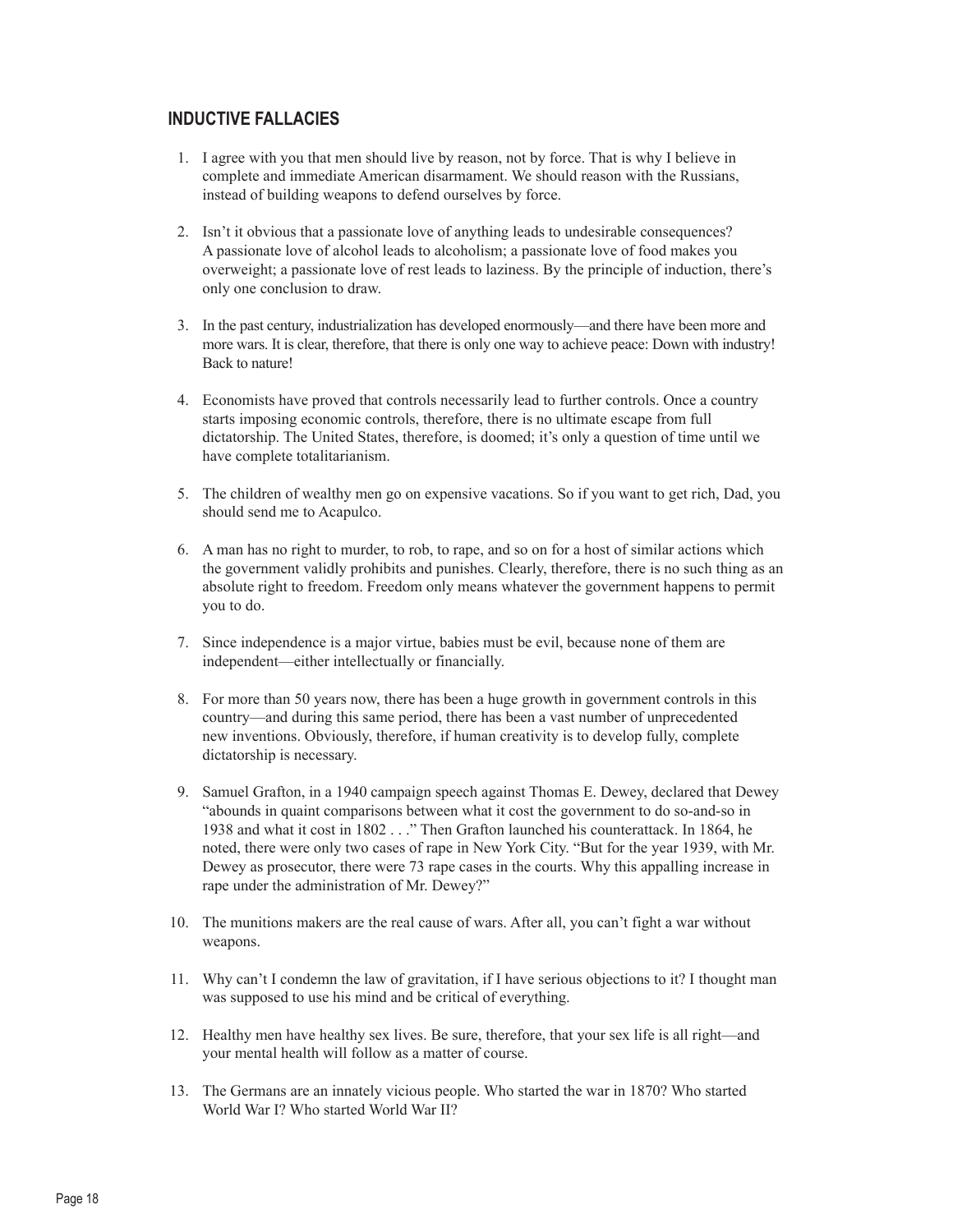- 14. A man depends on his grocer for food, on his teachers for education, on his doctor for medical treatment, etc. Obviously, there is no such thing as independence. The individual depends on others for everything.
- 15. There is a high correlation between the intellectual development of a society and its industrial development. Therefore, the best way to raise the intellectual level of the world's primitive countries, is for the United States simply to ship to these countries vast quantities of American machinery.
- 16. A man has a right to use his own property in any way that he wants to. This is my hammer. Therefore, I have a right to crack you on the skull with it if I want to.

## **ANALOGIES**

- 1. David Hume, *Dialogues Concerning Natural Religion*: "Look round the world, contemplate the whole and every part of it: you will find it to be nothing but one great machine. . . . The curious adapting of means to ends, throughout all nature, resembles exactly, though it much exceeds, the productions of human contrivance—of human design, thought, wisdom and intelligence. Since therefore the effects resemble each other, we are led to infer, by all the rules of analogy, that the causes also resemble and that the Author of nature is somewhat similar to the mind of man, though possessed of much larger faculties. . . ."
- 2. Why bother about the cause of mental illness? The important thing is to cure it. After all, as Dr. William Menninger has said, "One does not have to know the cause of a fire to put it out."
- 3. Plato, *Republic*: "Are dogs divided into hes and shes, or do they both share equally in hunting and in keeping watch, and in the other duties of dogs? Do we entrust to the males the entire and exclusive care of the flocks, while we leave the females at home, under the idea that the bearing and suckling of their puppies is labor enough for them? No, they share alike in the various duties, the only difference being one of strength. Then, since the difference between men and women consists only in the fact that men beget and women bear children, women ought to follow the same pursuits which men follow, and they ought to receive the same education and training."
- 4. George Jean Nathan, *Testament of a Critic*: "Any critic who goes to the trouble of explaining laboriously why a piece of out-and-out tripe is out-and-out tripe is not a critic so much as he is a pretentious and imbecile space-filler. All the constructive criticism this side of Beverly Hills, California, that concerned itself with *The Blue Ghost, Oh, Professor, House Afire* and a hundred other such doses of claptrap would not be of half the critical service and merit that the single exclamation 'Junk!' is. When a house has smallpox in it, the best and most sufficient thing to do is to tack up a card on it reading Smallpox. There is little sense or need to put up a three-sheet explaining in detail what smallpox is, its contagious quality . . . how the disease can be cured, the diet of the patient . . . etc."
- 5. "Government by the consent of the governed" is ridiculous. Should babies elect their own nursemaids? Do you think even college students have the ability to elect their own teachers?